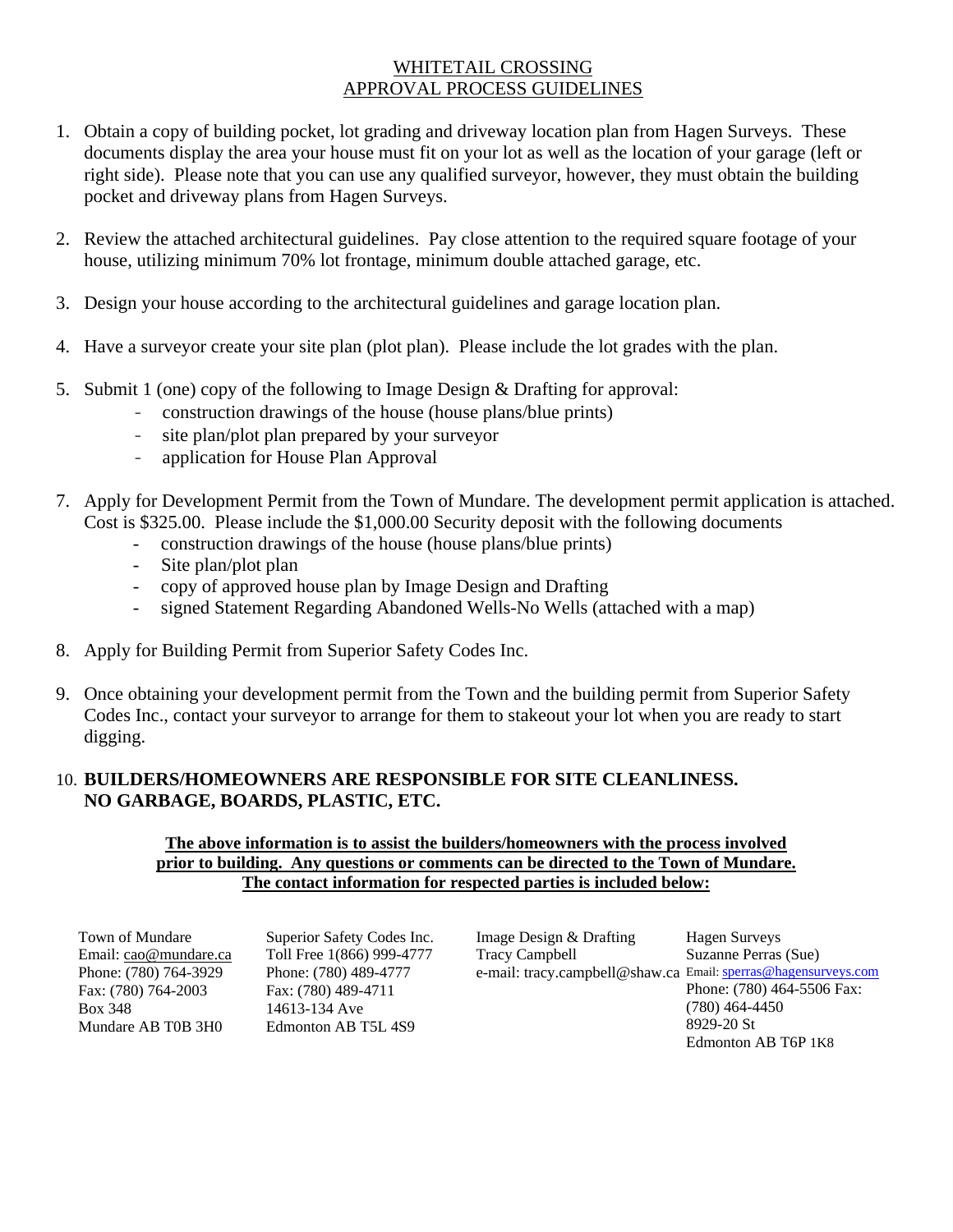## **WHITETAIL CROSSING ARCHITECTURAL GUIDELINES**

### **HOUSE SIZES**

All homes must comply with the following minimum building footprints, not including the garage, which are calculated above grade:

### **R2A District Lots - Lot Widths less than 10.0m (32.8 feet) in width, (measured at the 6m front yard setback line).**

- Minimum building footprint of 700ft<sup>2</sup>.
- All other lots with a frontage greater than 10.0m in width, must comply with the following 12.19m width requirements

| <b>Lot Widths</b> | 12.19m     | 15.24m     | 18.29m     |
|-------------------|------------|------------|------------|
| Bungalow          | 1000 Sq Ft | 1200 Sq Ft | 1400 Sq Ft |
| BiLevel           | 1000 Sq Ft | 1200 Sq Ft | 1400 Sq Ft |
| Split Level       | 1000 Sq Ft | 1200 Sq Ft | 1400 Sq Ft |
| 11/2 Story        | 1400 Sq Ft | 1600 Sq Ft | 1800 Sq Ft |
| 2 Story           | 1400 Sq Ft | 1600 Sq Ft | 1800 Sq Ft |

All homes must occupy a minimum 70% of the lot frontage.

#### **GARAGES AND DRIVEWAYS**

Each residence is to have a minimum 2-car attached garage. The R2A lots shall have a minimum single car attached garage. Garages are to be located in conformance with the driveway location plan. Driveways and front walks are to be constructed of the same material (concrete, paving stone, or an approved equivalent. No asphalt.)

#### **VARIATION**

Housing units with similar elevations must be built with at least 2 houses between, on either side of the street; i.e. XOYX (X denotes repletion). To be different, an alternate elevation must reflect significant change to exterior treatment such as roof design, windows, styling, colors and finish.

#### **REAR ELEVATIONS**

Extra detailing in rear of house will be strictly enforced on lots backing onto the golf course. Rear elevation shall not have 3 storey clear elevations. Walkout basement houses must utilize decks, bay windows, roofs, roofs, etc. Decks must be constructed concurrently with the home.

### **ROOF LINES**

A maximum ½ storey spread or appropriate roof line transition between houses. Minimum 18" overhangs. All homes shall have minimum 5/12 pitch.

### **CORNER LOTS**

Special exterior design must be given to the flank age side of homes on all corner lots. Low profile homes are preferred on corner lots.

### **EXTERIOR FINISHES**

Materials shall include siding, brick/stone, stone tile, or stucco.

### **ROOF**

Materials shall consist of asphalt shingles, pine/cedar shakes, or concrete tiles.

#### **LANDSCAPING**

Landscaping of the front yard must be completed within 1 year of house construction. This is to include sod to the sidewalk or curb and one tree planted in the front yard. The minimum tree size shall be 2 inch caliper deciduous and 5 feet in height for coniferous. If extra landscaping is desired, approval may be given without a tree.

#### **LOT GRADING**

To adhere to the approved subdivision grading plan. All plot plans and stakeouts will be done by Certified Surveyor.

### **APPROVAL PROCESS**

Application must be submitted to the Town of Mundare including the following:

- a completed and signed application form
- a complete set of plans and elevations
- surveyor's plot plan

Construction may not commence until approval is given by the Town of Mundare. Decisions regarding the conformance of house plans or interpretations of the architectural guidelines are strictly the right of the Town of Mundare in conjunction with recommendations of the designated consultant(s).

### **SECURITY DEPOSIT**

A \$1,000.00 security deposit will be collected from the builder prior to construction commencing.

The \$1,000.00 security deposit will be refunded to the builder only when it is confirmed that:

- the as-built house conforms with the approved plans
- there is no damage to the municipal improvements
- a lot grading certificate has been issued on clay

- a \$1,000.00 security deposit is received from the homeowner

The \$1,000.00 security deposit will be refunded to the homeowner only when it is confirmed that:

- the front yard landscaping is completed as per the guidelines.

- there is no damage to the municipal improvements

Any deficiencies or damage will be deducted from the \$1,000.00 security deposit.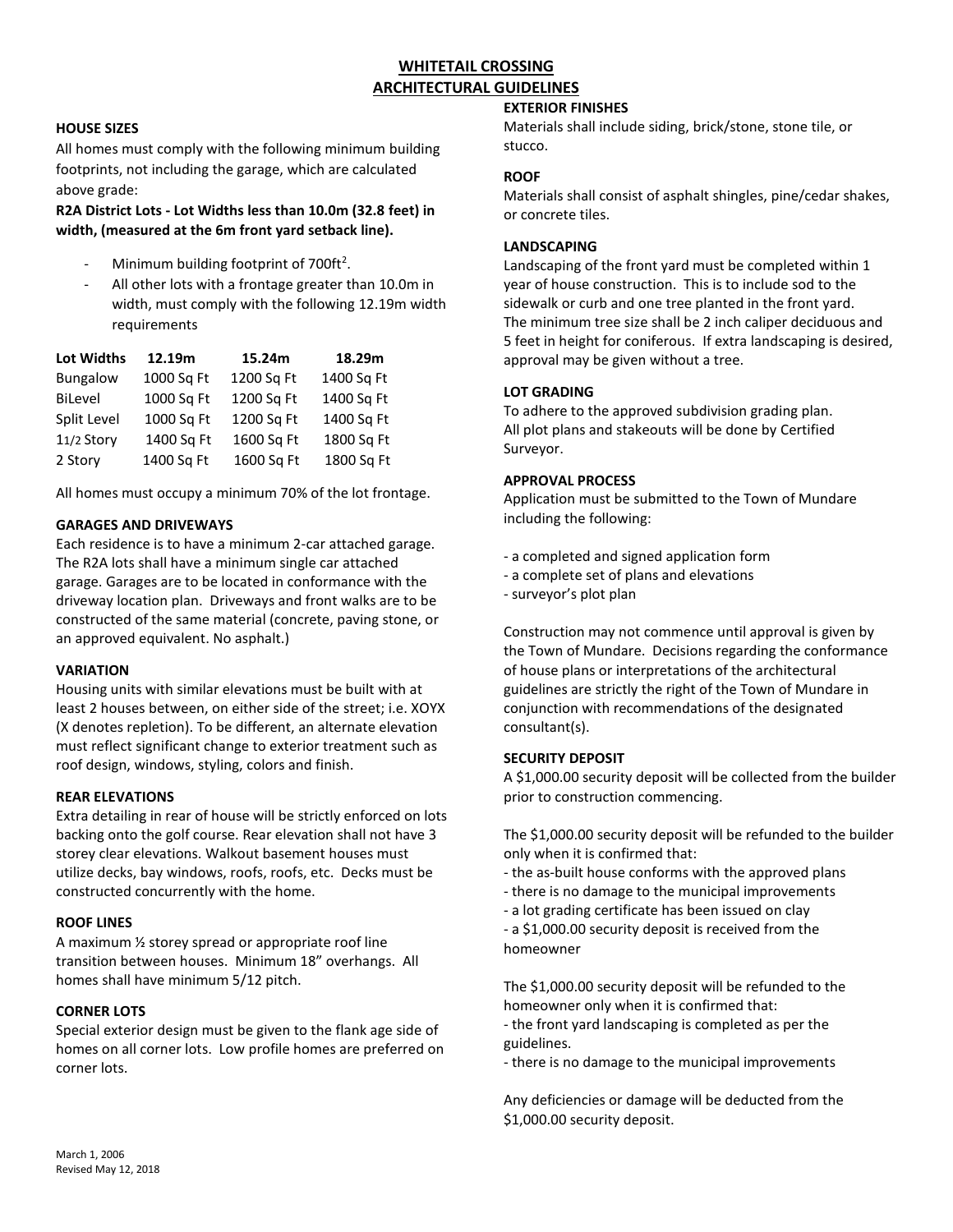# **Town of Mundare**

|                                   |  | <b>Application for Development</b>                                                                                                                                                                                                   | No. |                                                                                                                                                                                                                                |
|-----------------------------------|--|--------------------------------------------------------------------------------------------------------------------------------------------------------------------------------------------------------------------------------------|-----|--------------------------------------------------------------------------------------------------------------------------------------------------------------------------------------------------------------------------------|
|                                   |  |                                                                                                                                                                                                                                      |     | Name: 1980 1991 10: 2010 10: 2010 10: 2010 10: 2010 10: 2010 10: 2010 10: 2010 10: 2010 10: 2010 10: 2010 10: 2010 10: 2010 10: 2010 10: 2010 10: 2010 10: 2010 10: 2010 10: 2010 10: 2010 10: 2010 10: 2010 10: 2010 10: 2010 |
|                                   |  |                                                                                                                                                                                                                                      |     |                                                                                                                                                                                                                                |
|                                   |  |                                                                                                                                                                                                                                      |     |                                                                                                                                                                                                                                |
| (If different than above)         |  |                                                                                                                                                                                                                                      |     |                                                                                                                                                                                                                                |
|                                   |  |                                                                                                                                                                                                                                      |     | Lot Width_______________Lot Length_____________Lot Area_________________________Percentage of Lot Occupied___________                                                                                                          |
|                                   |  |                                                                                                                                                                                                                                      |     |                                                                                                                                                                                                                                |
|                                   |  | Estimated Cost of the Project or Contract Price <b>contract and Contract Price contract in the Contract Price contract Price contract Price contract Price contract Price contract Price contract Price contract Price contract </b> |     |                                                                                                                                                                                                                                |
|                                   |  |                                                                                                                                                                                                                                      |     |                                                                                                                                                                                                                                |
| respect to this application only. |  | I hereby give my consent to allow all authorized persons the right to enter the above land and /or buildings with<br>,我们也不能在这里的时候,我们也不能在这里的时候,我们也不能会在这里的时候,我们也不能会在这里的时候,我们也不能会在这里的时候,我们也不能会在这里的时候,我们也                                |     |                                                                                                                                                                                                                                |
|                                   |  |                                                                                                                                                                                                                                      |     |                                                                                                                                                                                                                                |

**Note:**

- 1. Development includes a change in use of land or buildings and the construction, addition to or major alteration or renovations to buildings and any other development as defined in the land use by law.
- 2. A site plan showing all building locations, dimensions, distances between buildings and the property lines is required. A lot grade plan may be required.
- 3. Building, electrical, plumbing and gas permits are mandatory and the responsibility of the developer.
- 4. Location of gas electrical, water, sewer and TV cable lines is the responsibility of the developer. You must contact the utility companies to ensure no encroachment exists.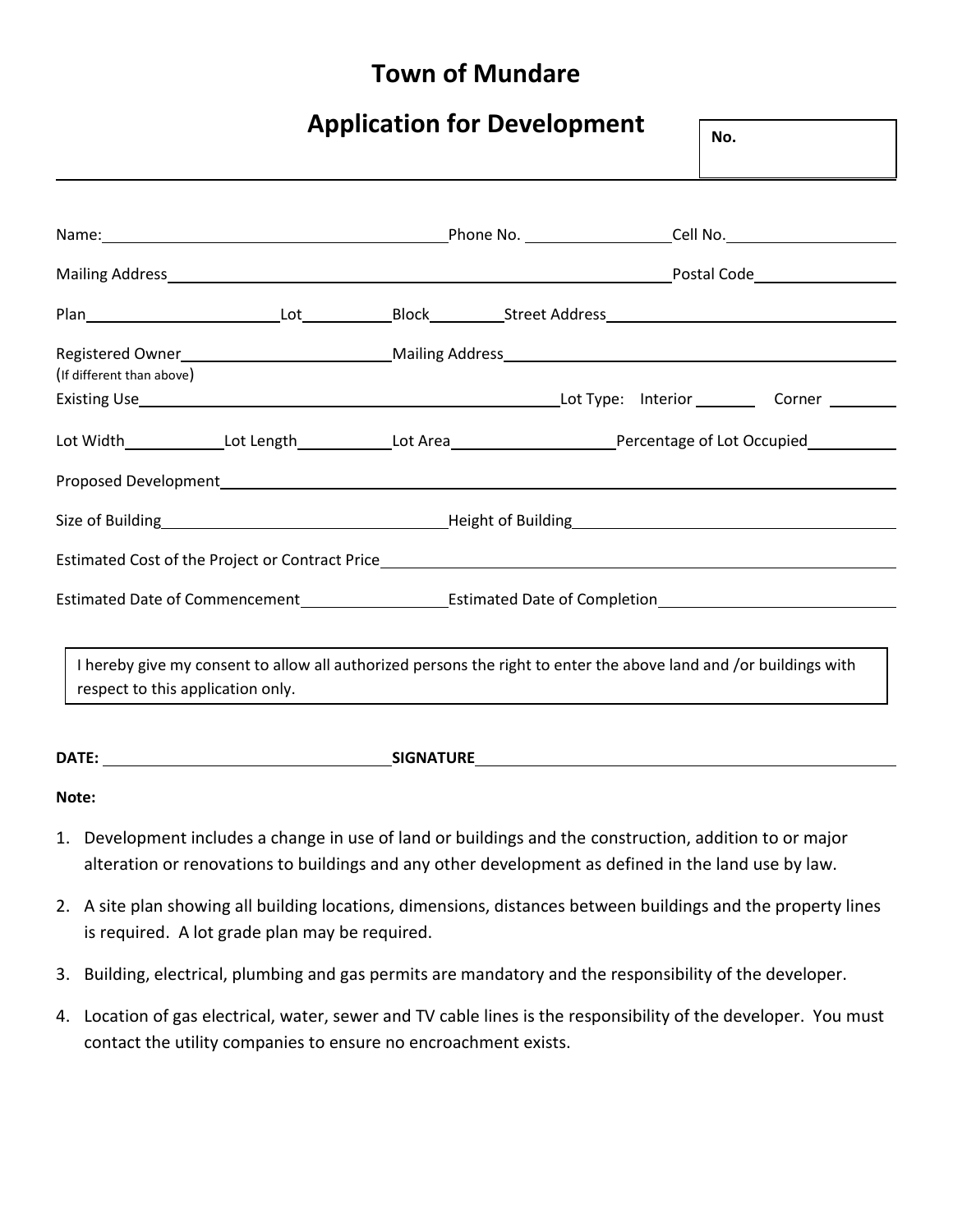## APPLICATION FOR HOUSE PLAN APPROVAL WHITETAIL CROSSING

|                           |                                                                                                                      |              | House Type: Bungalow __Bi-level _____Split _______1½Story ____2 Story _____Roof Pitch |
|---------------------------|----------------------------------------------------------------------------------------------------------------------|--------------|---------------------------------------------------------------------------------------|
|                           |                                                                                                                      |              |                                                                                       |
|                           | Material                                                                                                             | Manufacturer | Color                                                                                 |
| Roof                      | <u> 1980 - Jan Stein Stein Stein Stein Stein Stein Stein Stein Stein Stein Stein Stein Stein Stein Stein Stein S</u> |              |                                                                                       |
| Wall Cladding             | <u> 1989 - Johann Stein, mars et al. (</u>                                                                           |              |                                                                                       |
| Soffit/Fascia             |                                                                                                                      |              |                                                                                       |
| Eaves/Downspouts          | <u> 1980 - Andrea Aonaich an Chomhair Machtair an t-</u>                                                             |              |                                                                                       |
| Trim                      |                                                                                                                      |              |                                                                                       |
| Veranda                   |                                                                                                                      |              |                                                                                       |
| <b>Brick/Stone</b>        | <u> 1989 - Johann Stoff, amerikansk politiker (d. 1989)</u>                                                          |              |                                                                                       |
| <b>Window Sash/Grills</b> |                                                                                                                      |              |                                                                                       |
| <b>Entry Door</b>         |                                                                                                                      |              |                                                                                       |
| Garage Door               |                                                                                                                      |              |                                                                                       |
| Driveway/Walkway          |                                                                                                                      |              |                                                                                       |

## **SITING AND GRADES IN ACCORDANCE WITH THE ATTACHED PLOT PLAN PREPARED BY THE DESIGNATED SURVEYOR. THE BUILDER IS RESPONSIBLE FOR MEETING THE REQUIRED ELEVATIONS AND ENSURING ACCEPTABLE DRAINAGE IN COMPLIANCE WITH THE APPROVED GRADING PLAN AND PLOT PLAN.**

Use of House Plan Approval

The Applicant acknowledges that the house plan approval is provided as a service and the Town of Mundare and Image Design & Drafting by Tracy Ltd. assume no responsibility for the accuracy of the information provided or for any losses or damages resulting from the use thereof. The Application further acknowledges that he will hold the Tow of Mundare and Image Design & Drafting by Tracy Ltd harmless from any action resulting from the use of this information.

Date 20 20 Signature of Applicant

Tracy Campbell e-mail: tracy.campbell@shaw.ca

**\$1,000 BUILDING DEPOSIT TO BE SUBMITTED TO THE TOWN OF MUNDARE PRIOR TO CONSTRUCTION. HAGAN SURVEYORS WILL NOT PROVIDE STAKEOUT UNTIL THE DEPOSIT IS RECEIVED BY THE TOWN OF MUNDARE. PAYMENT IS TO BE MADE TO: TOWN OF MUNDARE**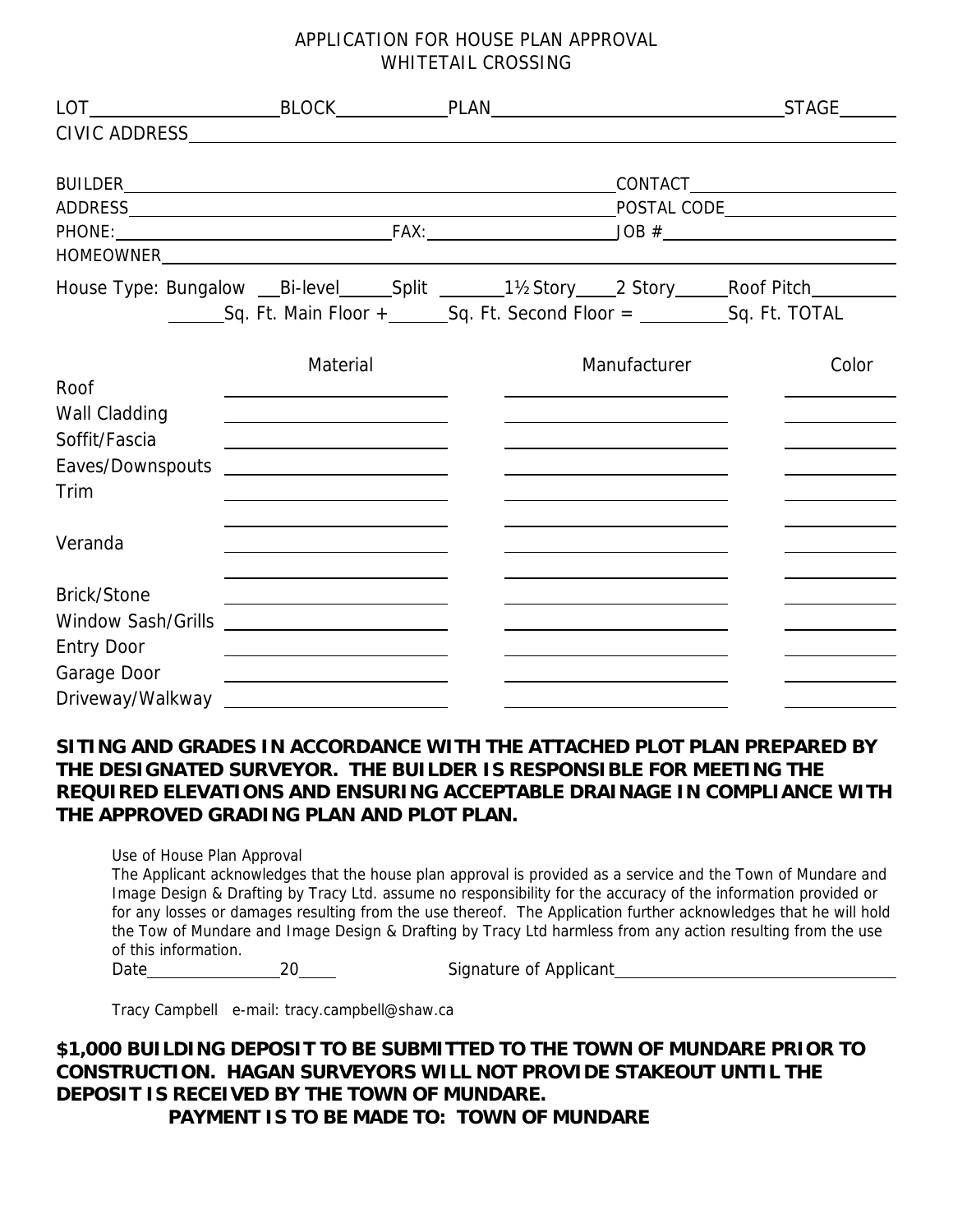## STATEMENT REGARDING ABANDONED WELLS LOCATED ON THE SUBJECT PROPERTY

| ______ registered owner (or<br>(please print)                                                                                          |
|----------------------------------------------------------------------------------------------------------------------------------------|
| their agent) of<br>have consulted the Energy<br>(Legal land description)                                                               |
| Resources Conservation Board (ERCB) Abandoned Well Map Viewer, and verified that abandoned wells                                       |
| are located on the property subject to this application. I have contacted the responsible licensee(s), and                             |
| the exact well location(s) has/have been confirmed.                                                                                    |
| Additional information provided by the licensee(s) requiring a change in the setback area is attached:<br>$\Box$ Yes<br>Not applicable |
| In the event that construction activity occurs within the setback area of the abandoned well(s) as a                                   |
| result of development on the subject property, the abandoned well(s) will be temporarily marked with                                   |
| on-site identification to prevent contact during construction.                                                                         |
|                                                                                                                                        |

A copy of the ERCB map showing the subject property and a list identifying and locating the abandoned well(s) and on the subject property and a list are attached.

Signature of registered owner (or agent)

Date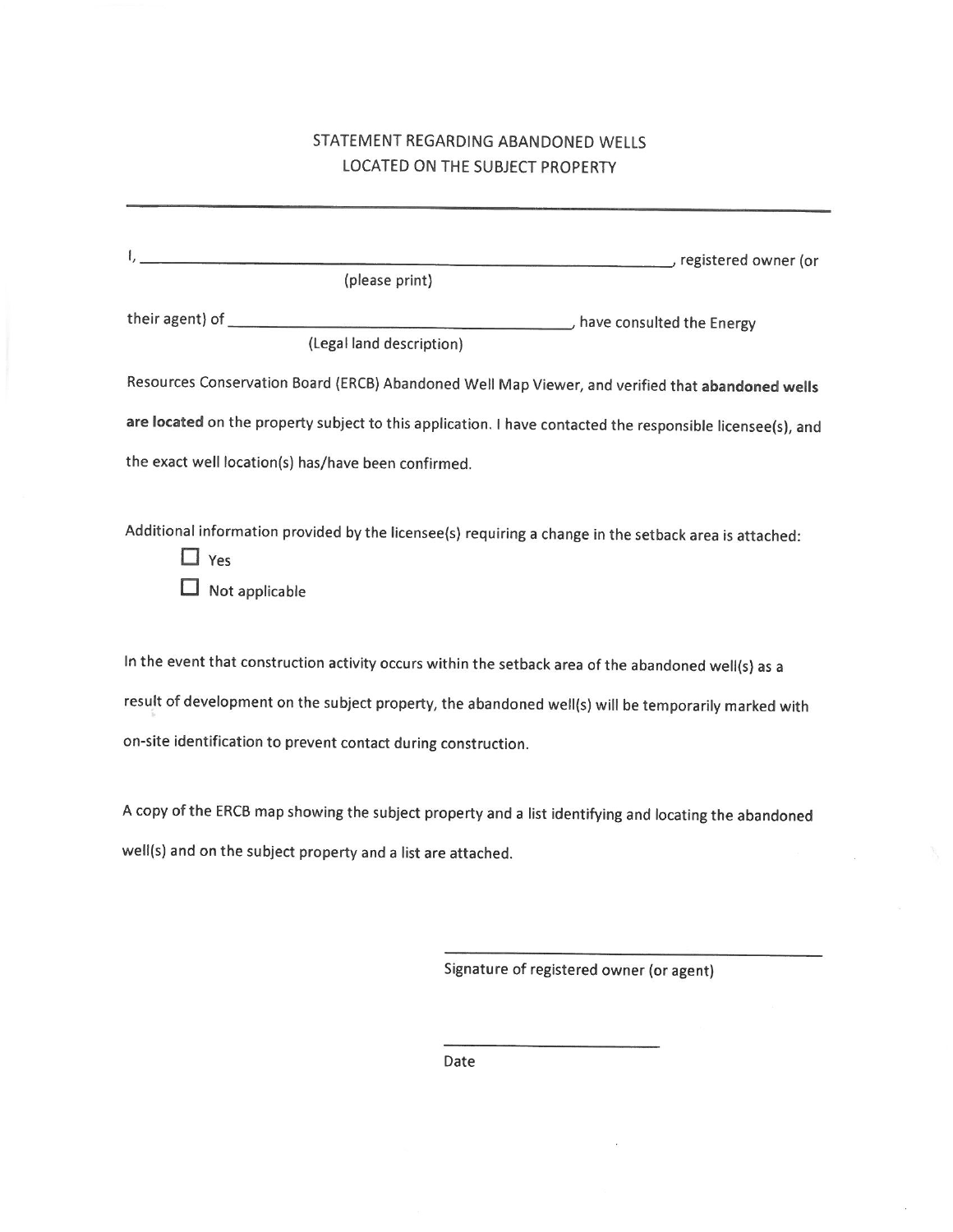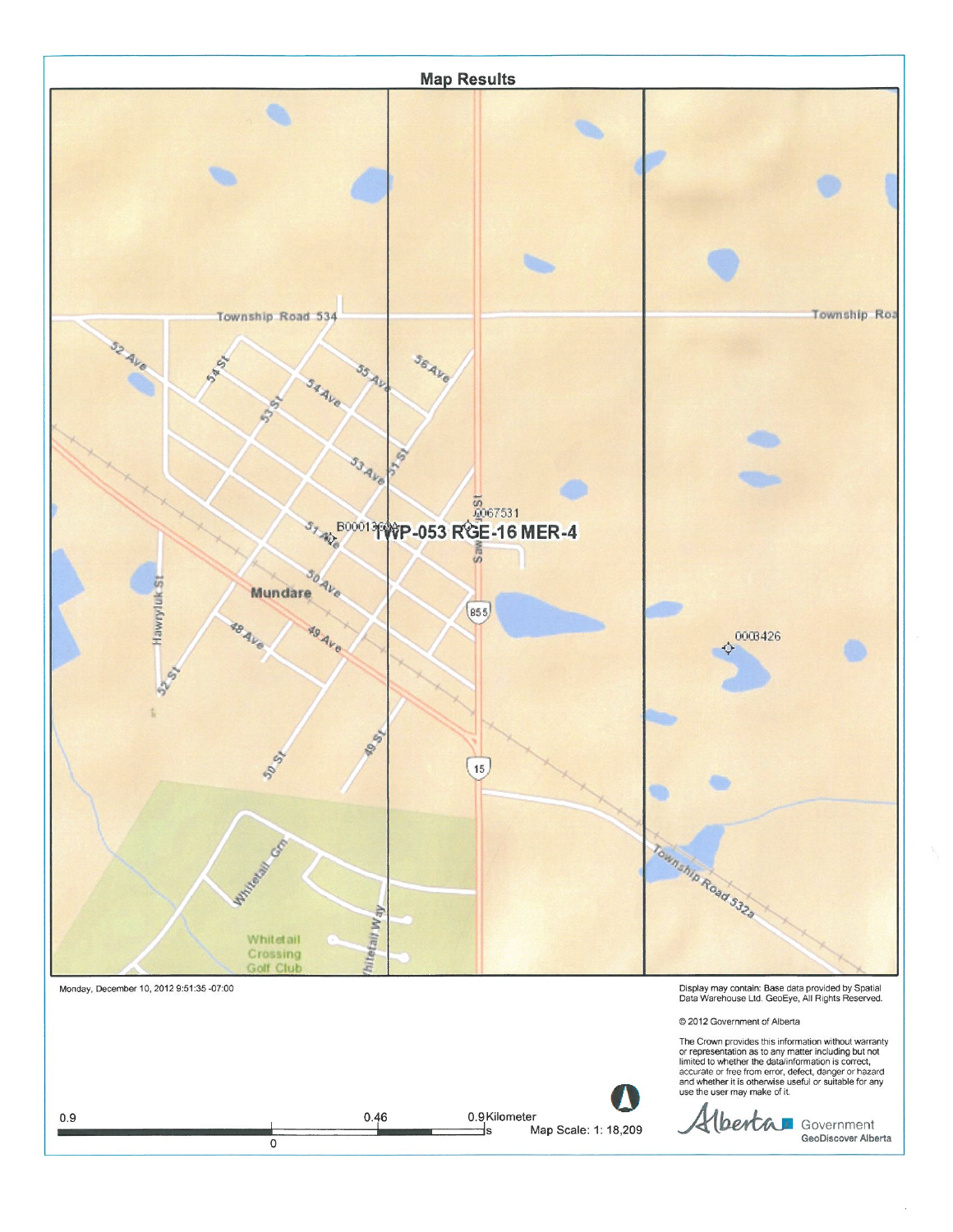### **TOWN OF MUNDARE**

## Policy: Residential Tax Incentive Policy **No. 12-07** No. 12-07

**Date adopted/revised:** July 6, 2015

**Resolution** 15/172

## **Statement**

To encourage development of residential housing by providing a short term property tax exemption.

### **Exemptions**

- 1. Exemption only applies to the municipal taxes. The owner is still responsible to pay the Alberta School Foundation Fund Taxes and the Lamont County Housing Foundation requisition.
- 2. Exemptions will apply to the total assessment.
- 3. Exemptions must be approved by council every year.
- 4. An approved tax exemption is tied to the property/tax roll not the owner/developer.
- 5. The exemption only applies to new construction.
- 6. The tax exemption is a 100% exemption on municipal taxes for three years. The exemption will start on January 1 the year following the start of construction. ex. for a home with construction starting in 2015, the first year of the exemption will be 2016.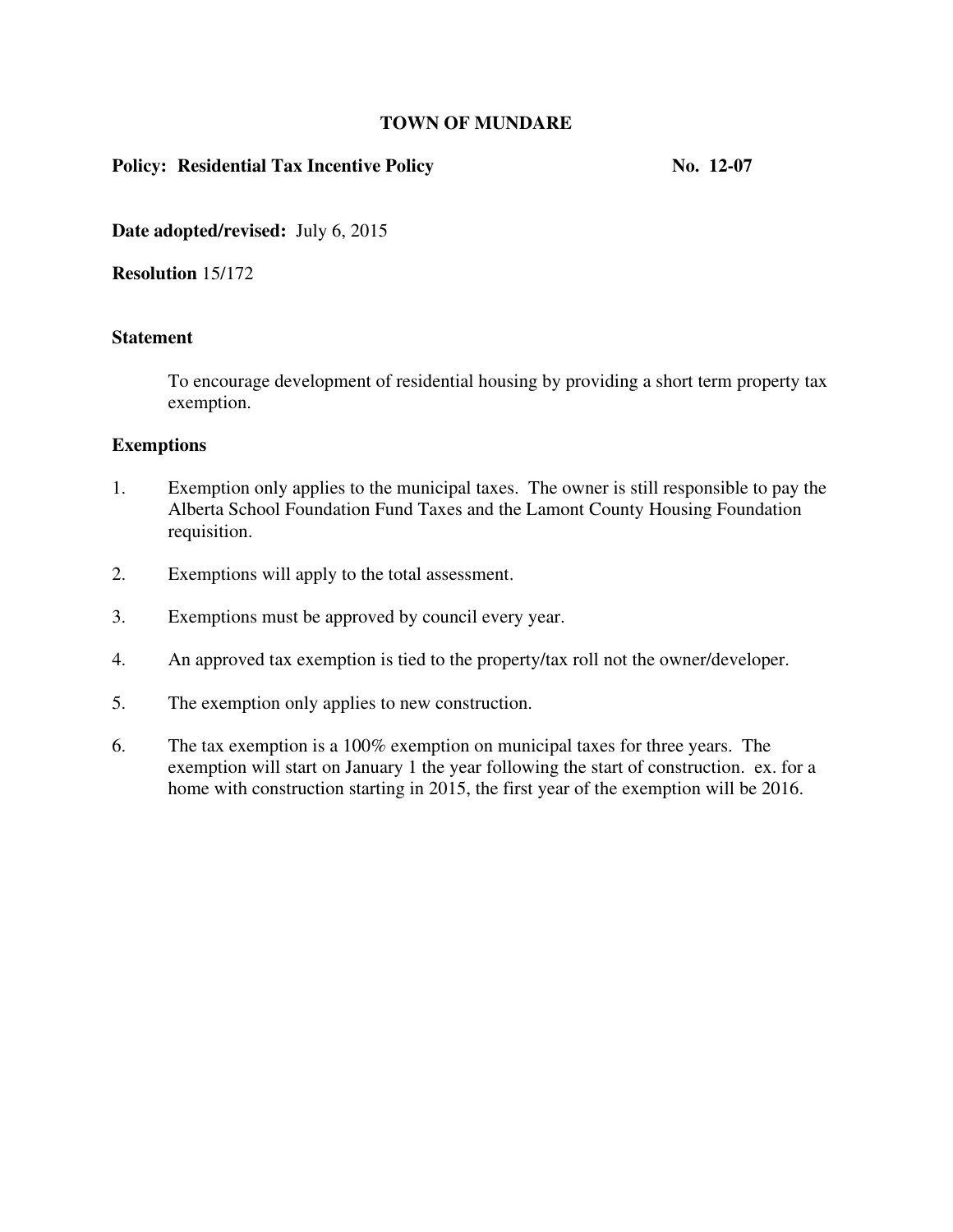## **7.9 R-LD – Low Density Residential District**

### **7.9.1 Purpose**

To provide for residential development in the form of low density built forms while allowing for increased densification in neighborhoods.

## **7.9.2 Permitted Uses and Discretionary Uses**

## **Permitted Uses**

Dwelling, Backyard Suite\* Dwelling, Duplex Dwelling, Single Detached Dwelling, Single Detached – Modular Home\* Dwelling, Secondary Suite\* Dwelling, Semi-detached Family Day Home Group Home, Minor\* Home Business, Minor\* WECS, Micro\*

## **Discretionary Uses**

Bed and Breakfast\* Group Home, Major \* Home Business, Major\* Temporary Outdoor Event

## **Refer to Part 5, Specific Use Regulations, for additional regulations pertaining to uses containing an asterisk (\***)

## **7.9.3 Subdivision & Development Regulations**

- a) The minimum lot width for a semi-detached dwelling shall be 15.2m. If a semi-detached lot is subdivided then a minimum parcel width of 7.6m (per dwelling) shall be provided and must have lane access.
- b) The minimum lot width for a single detached dwelling with a secondary suite shall be 12.2m.
- c) The minimum lot width for a duplex dwelling is 15.2m.
- d) The minimum lot width for a single detached dwelling with a backyard suite shall be 15.2m.
- e) The minimum lot depth for all listed dwelling types shall be 33.5m for lots with a lane and 30.5m for lots without a lane.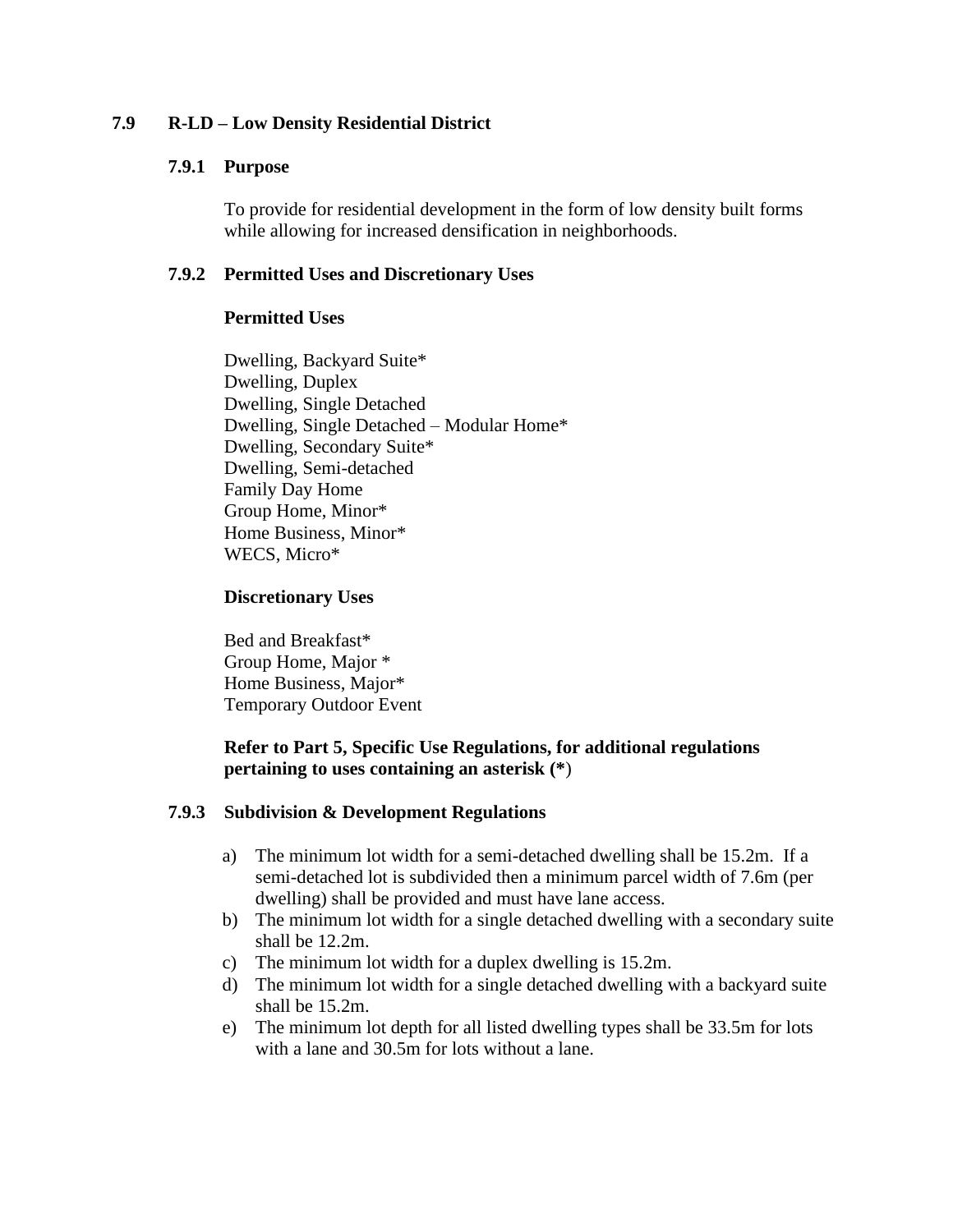## **7.9.4 Development Regulations – Dwelling, Single Detached and Dwelling, Single Detached Modular**

- a) The maximum height shall be 10.0 m
- b) Where the vehicle door of an attached garage faces a lane or road, the minimum setback from a lot line shall be 6.0 m.
- c) The minimum setback from the front lot line shall be 6.0 m.
- d) For a side lot line:
	- i) the minimum setback from a side lot line shall be 1.2 m.
	- ii) the minimum setback from a side lot line that abuts a flanking road shall be 4.0 m.
	- iii) the minimum setback from a side lot line that abuts a multiple residential, commercial, or industrial district shall be 1.2m.
	- iv) the minimum setback from one side lot line shall be 3.0 m where there is not direct vehicular access to the rear yard or to an attached garage.
- e) The minimum setback from the rear lot line shall be 7.0 m, or 5.5 m for a corner lot.
- f) Any listed residential uses shall provide all required parking on-site.

## **7.9.5 Development Regulations – Semi-Detached Dwelling**

- a) The maximum height shall be 10.0m
- b) The minimum site width for semi-detached dwellings shall be 15.2m.
- c) The minimum yard requirements shall be the same as those identified under 7.10.4.
- d) Where a common wall of a semi-detached dwelling is located on a mutual side lot line, the side yard shall be 0.0.
- e) Semi-detached dwellings are not permitted on lots with no rear lane access.

## **7.9.6 Development Regulations – Duplex Dwelling**

- a) The maximum height shall be 10.0m.
- b) The minimum site width for a duplex dwelling shall be 15.2m
- c) The minimum yard requirements shall be the same as those identified under 7.10.4.
- d) Duplex dwellings are not permitted on lots with no rear lane access.

## **7.9.7 Development Regulations – Accessory Buildings and Accessory Structures**

- a) The maximum height shall be 4.5 m.
- b) Where the vehicle door of a garage faces a lane, the minimum setback from the rear lot line shall be 6.0 m.
- c) The minimum setback from the front lot line shall be 18.0 m.
- d) The minimum setback from a side lot line shall be 1.0 m, or 4.0 m from a lot line that abuts a flanking road.
- e) The minimum setback from the rear lot line shall be 1.0 m.